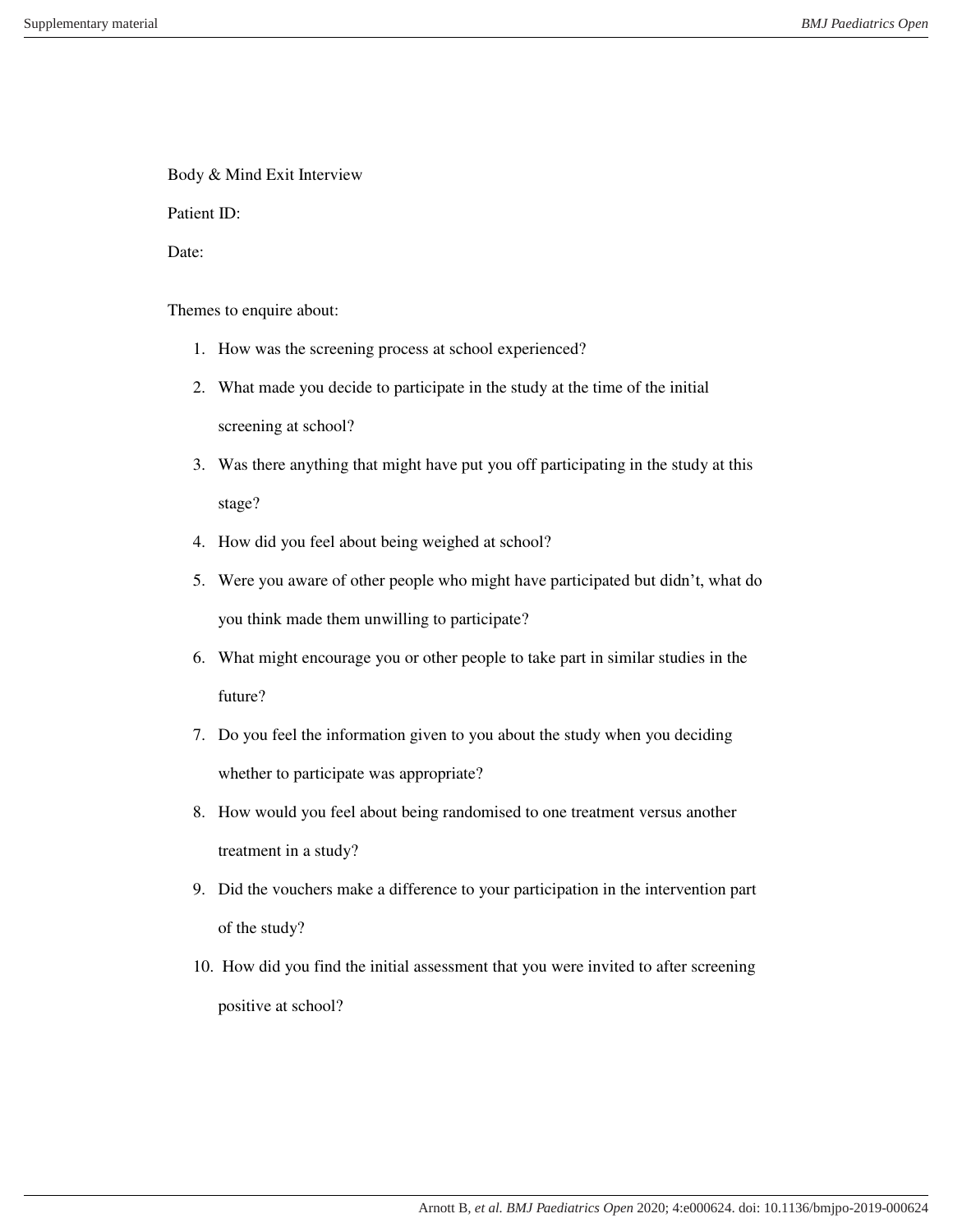- 11. Was anything about this initial assessment process that you found difficult? What could be improved?
- 12. Were there any positive things that you would like to mention about the initial assessment?
- 13. Thinking about the intervention itself, what parts of the intervention did you find helpful?
- 14. What parts of the intervention were less helpful?
- 15. Was school the best place to do the intervention? Are there other places you could suggest? (Sports centres, health centres etc).
- 16. Was a parent or carer involved?
- 17. If so, how did you feel about them being involved?
- 18. How do you feel about the number of sessions of the intervention that were offered? Were there too few, too many, or just the right amount?
- 19. How did you feel about the spacing/frequency of the sessions?
- 20. Are there any ways we can change the materials of the intervention, such as the worksheets, so that they are more suitable to young people of your age?
- 21. How did you feel about the graduate therapist who worked with you?
- 22. Has the intervention helped with your mood?
- 23. Has intervention helped with the way you see yourself or improved your confidence?
- 24. Has the intervention helped you to increase the time you spend in healthy activities?